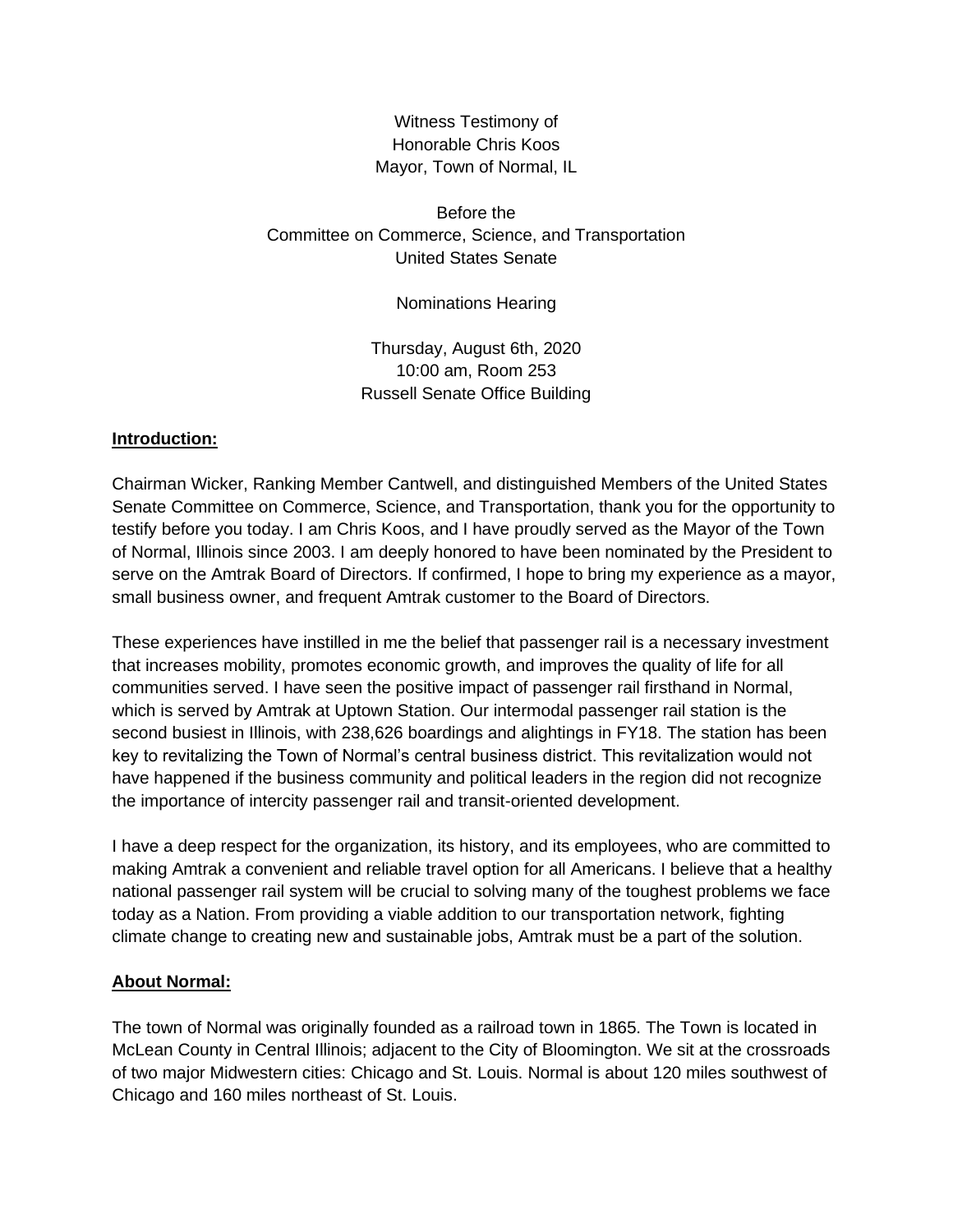Normal is home to Illinois State University, which is Illinois' oldest public university. Our community is also home to Heartland Community College, Illinois Wesleyan University, and Lincoln College. We pride ourselves on being a business-friendly community. You can find businesses such as State Farm Insurance, Growmark Inc., COUNTRY Financial, and Rivian, an exciting and visionary American automaker developing and manufacturing next generation electric vehicles, in Normal, Illinois

### **Amtrak's Impact on Bloomington-Normal:**

The Bloomington-Normal community is served by two Amtrak routes: *The Texas Eagle*, a longdistance line, and the *Lincoln Service*, a state-supported line. *The Texas Eagle* connects Chicago to St. Louis, Dallas, Austin, and San Antonio. *The Lincoln Service* provides even more frequent service between Chicago and St. Louis.

In 2010, Normal was awarded one of the first TIGER, now known as BUILD, grants in the nation for the redevelopment of Uptown Station in downtown Normal. The \$46 million dollar project, which received \$22 million from the TIGER grant, \$11 million in additional federal funding, and more than \$13 million in state and local contributions, was the first TIGER grant project in the nation to break ground and begin construction.

As Mayor of Normal, I was a part of a partnership between the federal government, the State of Illinois, local contractors, and local unions; all focused on delivering a high-quality facility on time and within budget. We met that goal in 2012, less than two years after breaking ground. The redeveloped Uptown Station included a new Amtrak station, space for public transit and regional buses, three stories of office space now used by the Town of Normal, and parking lots for visitors and commuters. The station is also adjacent to the Constitution Trail, which is a rail-totrail conversion running through Normal and Bloomington and offering safe pedestrian walkways as well as bike lanes and new bike infrastructure. Finally, a dangerous five-way intersection was transformed into a significantly safer green roundabout. The roundabout has become an attractive public space and diverts thousands of gallons of untreated stormwater from nearby creeks.

The Uptown Station construction project was an incredible success and a testament to the importance of intercity rail and transit-oriented development in our cities and towns, no matter the size. The transportation center created hundreds of jobs during its two-year construction period (nearly 140,000 hours of work for construction workers). This meant good-paying jobs for ironworkers, electricians, bricklayers, plumbers, sprinkler fitters, and sheet metal workers throughout the region.

The project also created many indirect jobs. Private spinoff development anchored by the new station totaled at \$175 million, in investments in new housing and construction. The project has also brought a new Children's Discovery Museum, two hotels, and a conference center to Normal. Thanks to Amtrak's Bloomington-Normal Station, our success is still playing out. We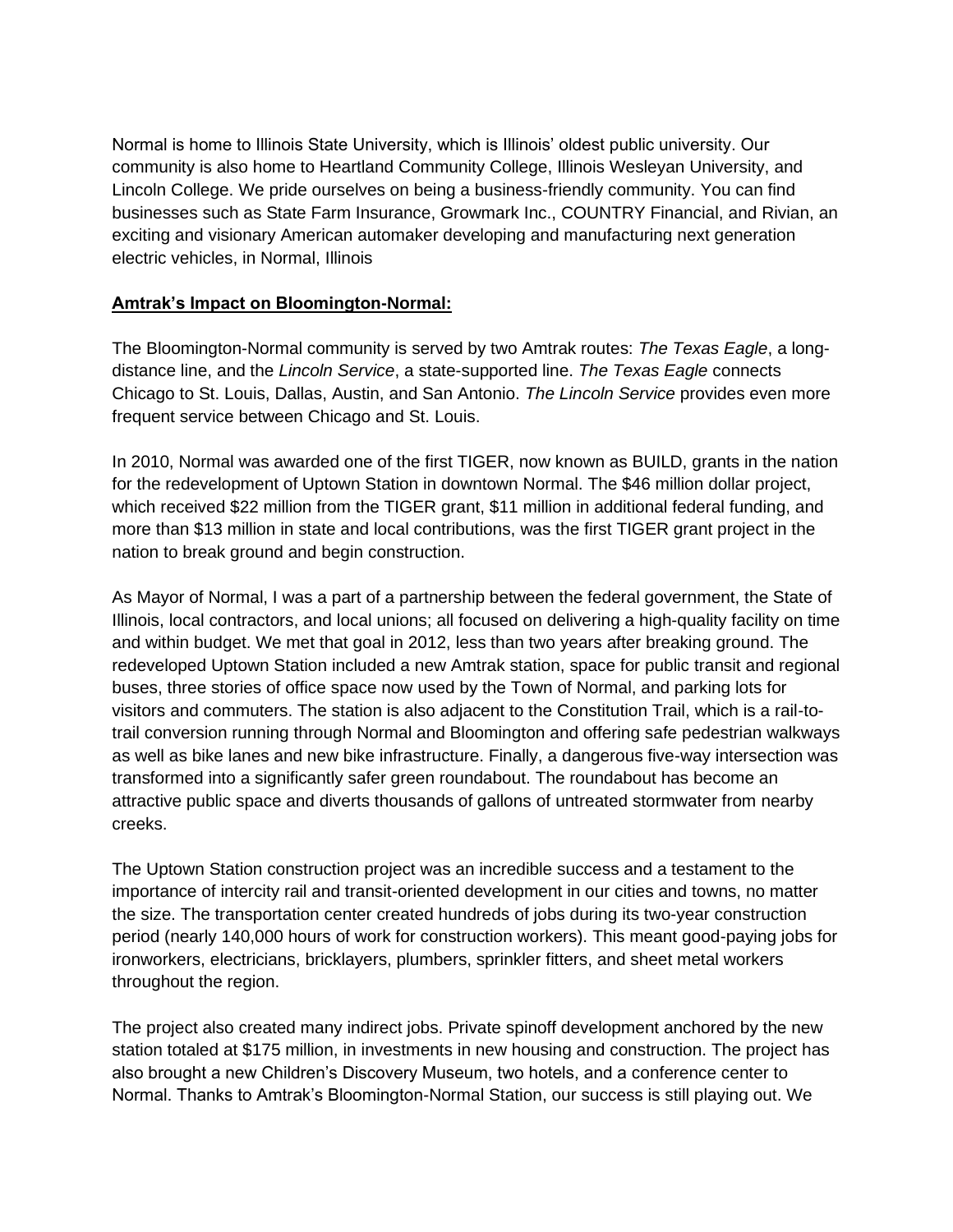continue to attract new jobs, residents, and retail dollars to the community without contributing to sprawl.

In addition to the incredible economic growth the Town has seen since the redevelopment of Uptown Station, Normal has received the US EPA's 2011 National Award for Smart Growth Achievement in the category of Civic Places for the Uptown Normal Roundabout. Uptown Station also received a LEED Silver certification for its environmentally responsible and efficient construction and design.

# **Success in Partnerships:**

I believe that the key to the success of Uptown's redevelopment has been our philosophy of partnership and engagement with federal agencies, elected officials, the private sector, and the community. I believe that positive unified relationships between all stakeholders are key to the future success of intercity passenger rail in the United States. This means support for passenger rail at both the federal and state level as well as support from private developers, labor groups, and the residents of the community.

The Uptown Station project would not have been completed on time and within budget without the support of all stakeholders. All of our stakeholders agreed that a redeveloped Amtrak station would provide better access to jobs and educational opportunities while spurring transit-oriented development.

# **The Future of Amtrak:**

As much as I admire Amtrak, I recognize that the organization faces a number of challenges that I would hope to focus on if my appointment to the Board of Directors is confirmed. As a member of the Board, I would reaffirm my support for long-distance passenger rail. My community is served by both state-supported and long-distance lines. I recognize the importance of long-distance train travel for many of my constituents, who are often unable to travel by plane, bus, or car. Amtrak plays a major role in the mobility and independence of the disability community; this cannot be ignored.

As a Director, I would be a strong ally to the disability community. I was shocked when Amtrak made news in January after asking two wheelchair-users to pay \$25,000 to ride from Chicago to Normal's Uptown Station. The normal price for that ticket would be \$16. I understand that former Amtrak CEO Richard Anderson committed to improving accessibility on Amtrak trains and properties through a comprehensive review of current accessibility policies. We need to go above and beyond the bare minimum for our passengers with disabilities. This means upgrading and purchasing rolling stock to better suit the needs of disabled passengers as well as upgrading station infrastructure, to make the Amtrak experience accessible and reliable for all passengers.